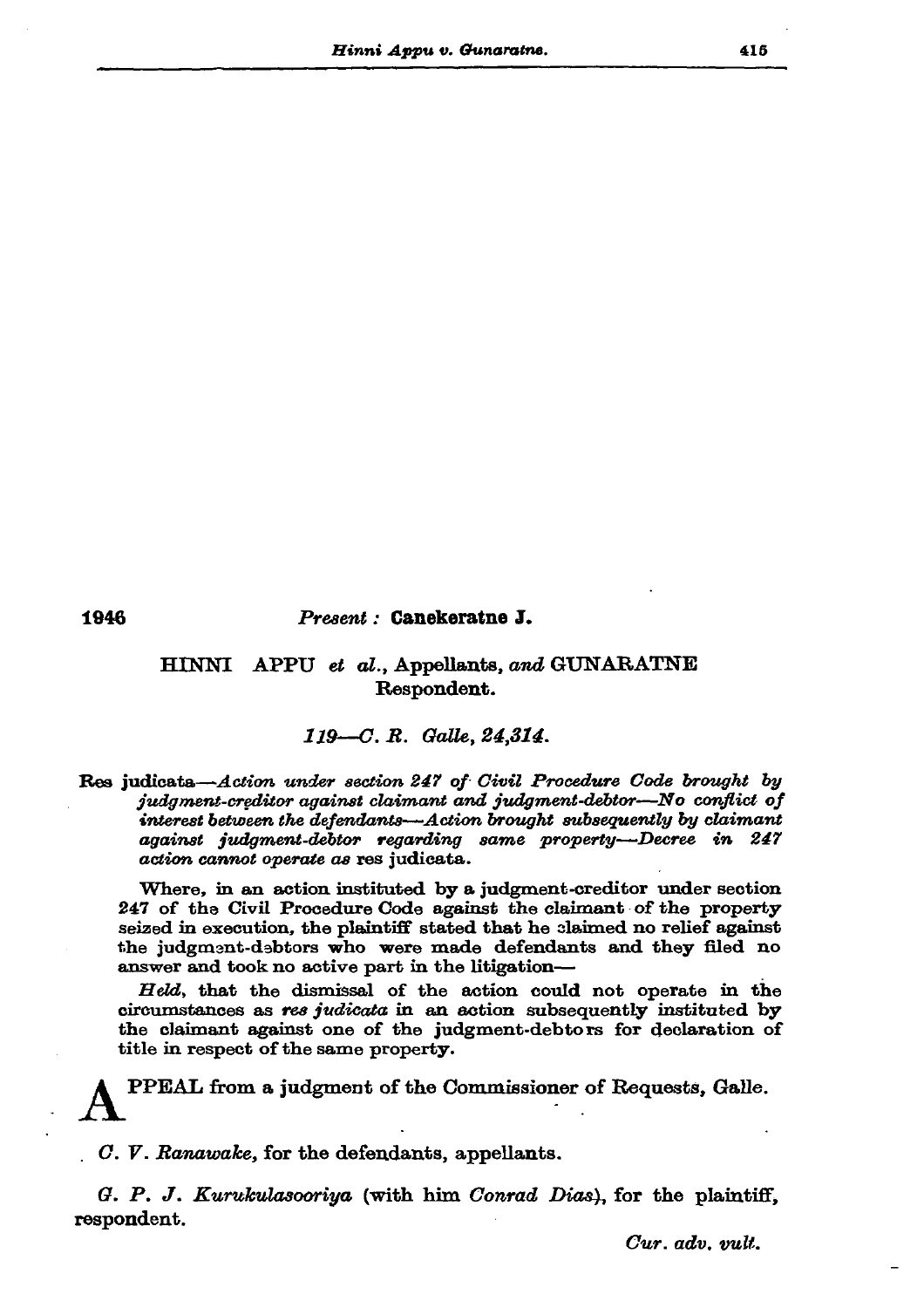## August 28. 1946. CANEKERATNE J.-

This is an action for declaration of title to a land called Lot B of Willekambara instituted by the plaintiff against the defendants; according to the latter one Kanatege Siman, and not Kanattege Singhoappu, as the plaintiff alleged, was the original owner of the land and it passed by mesne convevances to V. Gabrinehamy, the wife of the first defendant. Five days before the date of trial the plaintiff amended the plaint by pleading the judgment in C. R. Case No. 22,031 as res judicata in favour of the plaintiff.

The learned Commissioner after hearing evidence came to the conclusion that the judgment pleaded was res judicata as between plaintiff and the first defendant and gave judgment for the plaintiff.

One B. D. Samarasinghe (plaintiff in a partition action) appears to have obtained an order for costs against the first defendant and his wife Gabrinehamy; when the right, title and interest of these two persons in Lot B of Willekambara was seized in execution of the writ at the instance of Samarasinghe, the plaintiff in the present case claimed the same. As the claim was upheld Samarasinghe instituted action No. 22.031 in terms of section  $247$  of the Code (Cap. 86) against the claimant (the present plaintiff) who was made the third defendant, the judgmentdebtors, Gabrinehamy and her husband Hinniappu (first defendant in the present action) being made the first and second defendants. The plaintiff stated in the plaint that he claims no relief from the first and second defendants ; he pleaded that a cause of action has accrued to him to sue the defendants for a declaration that the first and second defendants are entitled to Lot B and that Lot B is liable to be seized under the writ.

The first and second defendants do not appear to have retained a proctor or to have filed answer. The third defendant filed answer claiming that Lot B is a portion of another land called Paragahawatta: he denied that it belongs to the first and second defendants. After trial the learned Commissioner dismissed the plaintiff's action.

It is contended by Counsel for the appellants that for the application of the rule of res judicata there must be a conflict of interest between the defendants and he refers to the decisions in Fernando v. Fernando <sup>1</sup>, and in Ramchandra Narayan (Original Defendant), Appellant v. Narayan Mahadev and another (Original Plaintiffs), Respondents<sup>2</sup>.

The contention of the respondent (which was supported by counsel's reference to the cases of Senaratne v. Perera et  $a\overline{l}$ , 3 Jayasundera v. Andris et al.<sup>4</sup> and Banda v. Banda and another<sup>5</sup>) was that action No. 22,031 was a suit between the plaintiff and the first and second defendants on one side and the third defendant on the other and that there was a conflict of interest that was finally decided against the first and second defendants. I was, at first, taken up by his argument but further reflection has shown me that the real question in this case is whether the first defendant and his wife, Gabrinehamy, were in point of fact parties against whom a binding judgment could be entered in that action.

| $(1939)$ 41 N.L.R. 208.                    | $(1924)$ 26 N.L.R. 225. |
|--------------------------------------------|-------------------------|
| <sup>2</sup> I.L. R. (1886) 11 Bombay 216. | $(1940)$ 41 N.L.R.569.  |
| $(1941)$ 42 N.L.R. 475.                    |                         |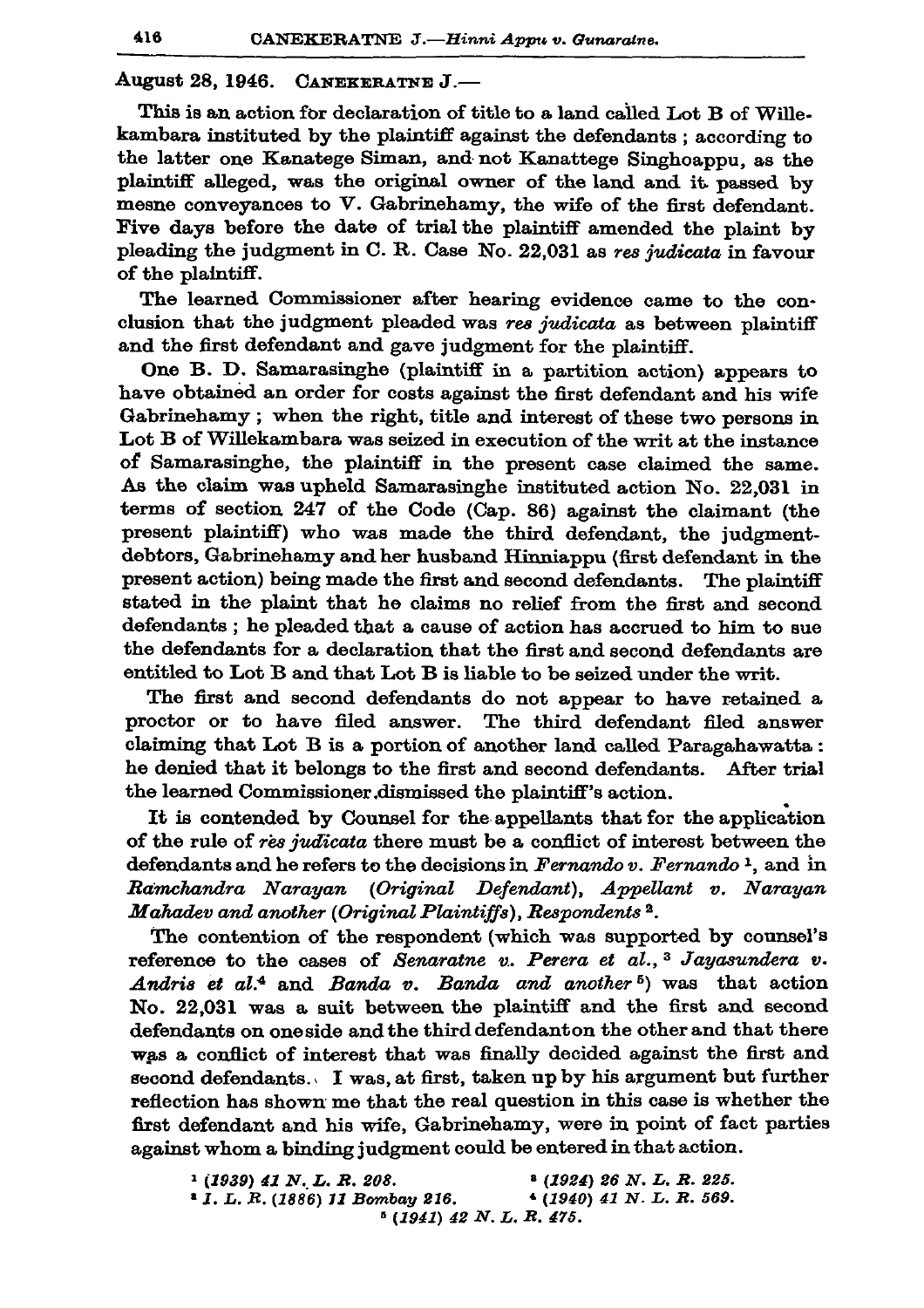A judgment-creditor can make an application for the execution of the judgment: execution is effected by means of a writ or order addressed to the Fiscal by virtue of which he seizes the property of the debtor for the purpose of bringing it to sale; a claim may, however, be preferred to the property seized. Sections 241 to 244 of the Code deal with claims. The object of section 241 is to give a claimant a speedy and summary remedy. The Court may make an order releasing the property from seizure (section 244), disallowing the claim (section 245), or continuing the seizure subject to a mortgage or lien (section 246). The party against whom the order is made can bring a regular action: unless such party institutes an action to establish the right which he claims to the property in dispute within a specified time the order made against him is conclusive (section The only persons who can institute an action under section 247  $247.$ are the execution-creditor, the claimant and a mortgagee or holder of a lien : no such action can be brought by the judgment-debtor<sup>1</sup>. The decree-holder against whom the order is made (under section 214) may sue the successful claimant for a declaration of his right to seize and sell the property that had been released from seizure. To such an action the judgment-debtor is not a necessary party. This rule is subject to certain exceptions which are immaterial for present purposes <sup>2</sup>.

A party seeking to enforce a claim would know that his right is the subject of active controversy between him and his opponent and it is his duty to present to Court all the grounds relating to the cause of action upon which he expects a judgment in his favour. For the judgment in an action on any point is conclusive as to that point in every subsequent action between persons who were parties to the former action under which they cannot canyass the same question again in another action although perhaps some objection or argument might have been urged upon the first trial which would have led to a different judgment, and was not urged.

On the other hand a judgment in personam is no evidence of the truth of the decision or of its grounds between strangers or a party and a stranger: the reasons for this rule are commonly stated to rest on the ground of res inter alios acta (or judicata) alteri nocere non debet, it being considered unjust that a man should be affected, and still more be bound. by proceedings in which he could not make a defence, cross-examine or appeal<sup>3</sup>.

A person who is joined as a defendant in an action though no relief is claimed against him is merely a formal party to the proceedings. It may sometimes happen that a matter put in issue in an action by a plaintiff may not be in issue between him and such a defendant. The first defendant was not a necessary party to action No. 22,031 : as he knew that no claim was made against him and his wife he would ordinarily refrain from taking any steps to assert his rights in that action; moreover he was

<sup>&</sup>lt;sup>1</sup> Kiriwatte v. Siribaddana et al. (1908) 1 S. C. D. 81.

Silva and another v. Goonewardana (1892) 1 S. C. R. 321.

<sup>&</sup>lt;sup>3</sup> Panditta v. Dawoodbhoy (1938) 40 N. L. R. 191.

<sup>&</sup>lt;sup>3</sup> Phipson on Evidence (8th Ed.) 419, 420.